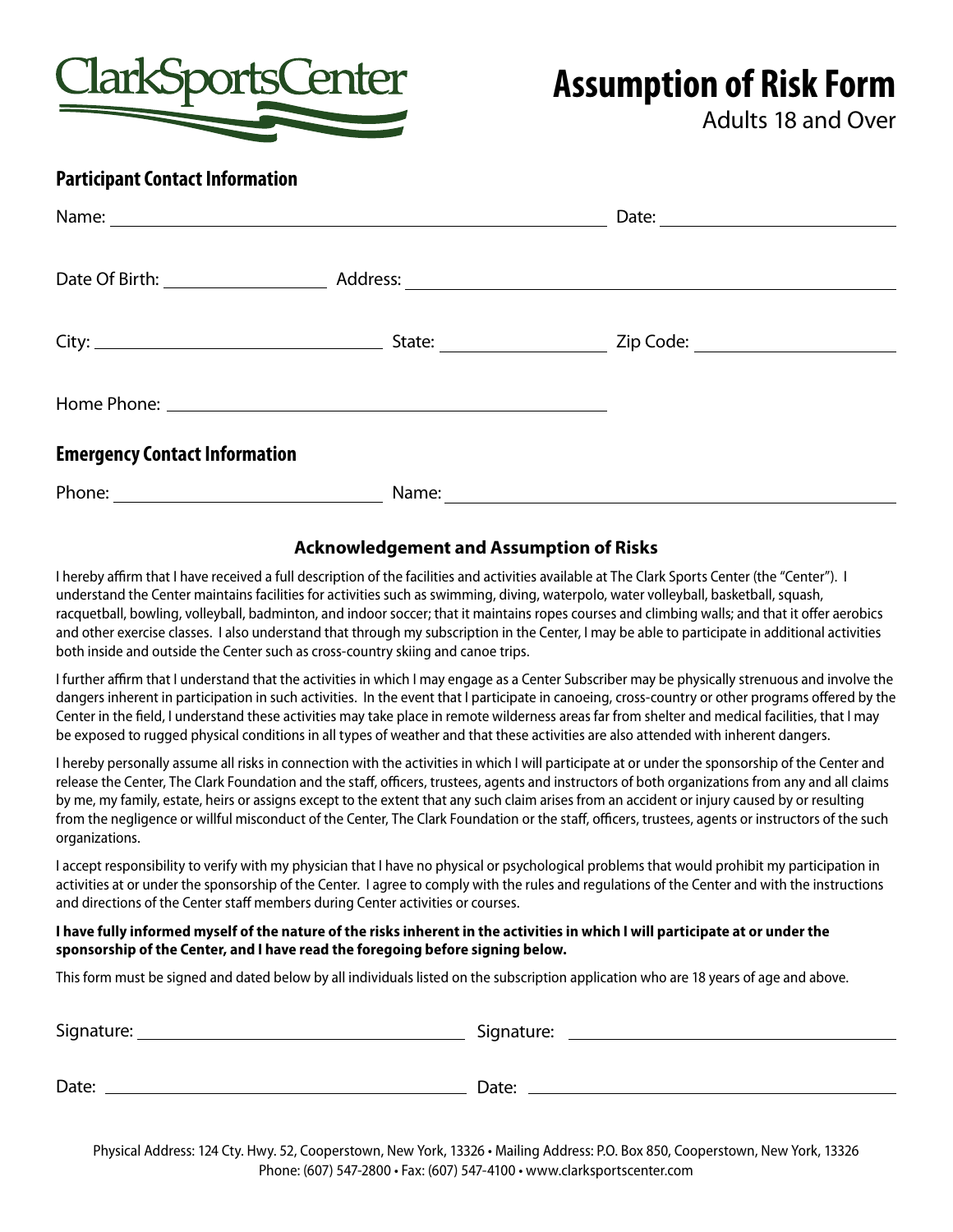

Adult Fitness Center

### **Fitness Center Assumption Of Risk**

I hereby apply for a subscription to the Fitness Center (the "Center") operated by The Clark Sports Center (the "Center"). Before entering the Center I will complete and sign the Center medical form. I understand that individual fitness assessments and the recommendations offered to subscribers of the Center are not, and are not based upon, medical examination or stress tests and that I may not rely in any way upon such assessments as indicating that any recommended exercise program of the Center is an appropriate activity for me.

I agree to complete the Center's free orientation course on the proper use of the exercise machines before using any of the equipment in the Center.

I hereby affirm that I am aware that any strenuous physical activity involves certain risks. I hereby personally assume all risks in connection with the exercise programs and other activities in which I am participating in the Center and release the Center, The Clark Foundation and their respective staff, officers, trustees, agents and instructors from any and all claims by me, my family, estate, heirs or assigns except to the extent that any such claim arises from an accident or injury caused by or resulting from the negligence or willful misconduct of the Center, The Clark Foundation, or the staff, officers, trustees, agents or instructors of such organizations.

#### **I have fully informed myself of the nature of the risks inherent in the programs and activities of the Center and I have read the foregoing before signing below.**

This form must be signed and dated below by all subscribers to the Fitness Center who are 18 years of age and above.

|                                | Signature: – <u>Contractor</u> Contractor Contractor Contractor Contractor Contractor Contractor Contractor Contractor Contractor Contractor Contractor Contractor Contractor Contractor Contractor Contractor Contractor Contracto |
|--------------------------------|-------------------------------------------------------------------------------------------------------------------------------------------------------------------------------------------------------------------------------------|
| Date: $\overline{\phantom{a}}$ |                                                                                                                                                                                                                                     |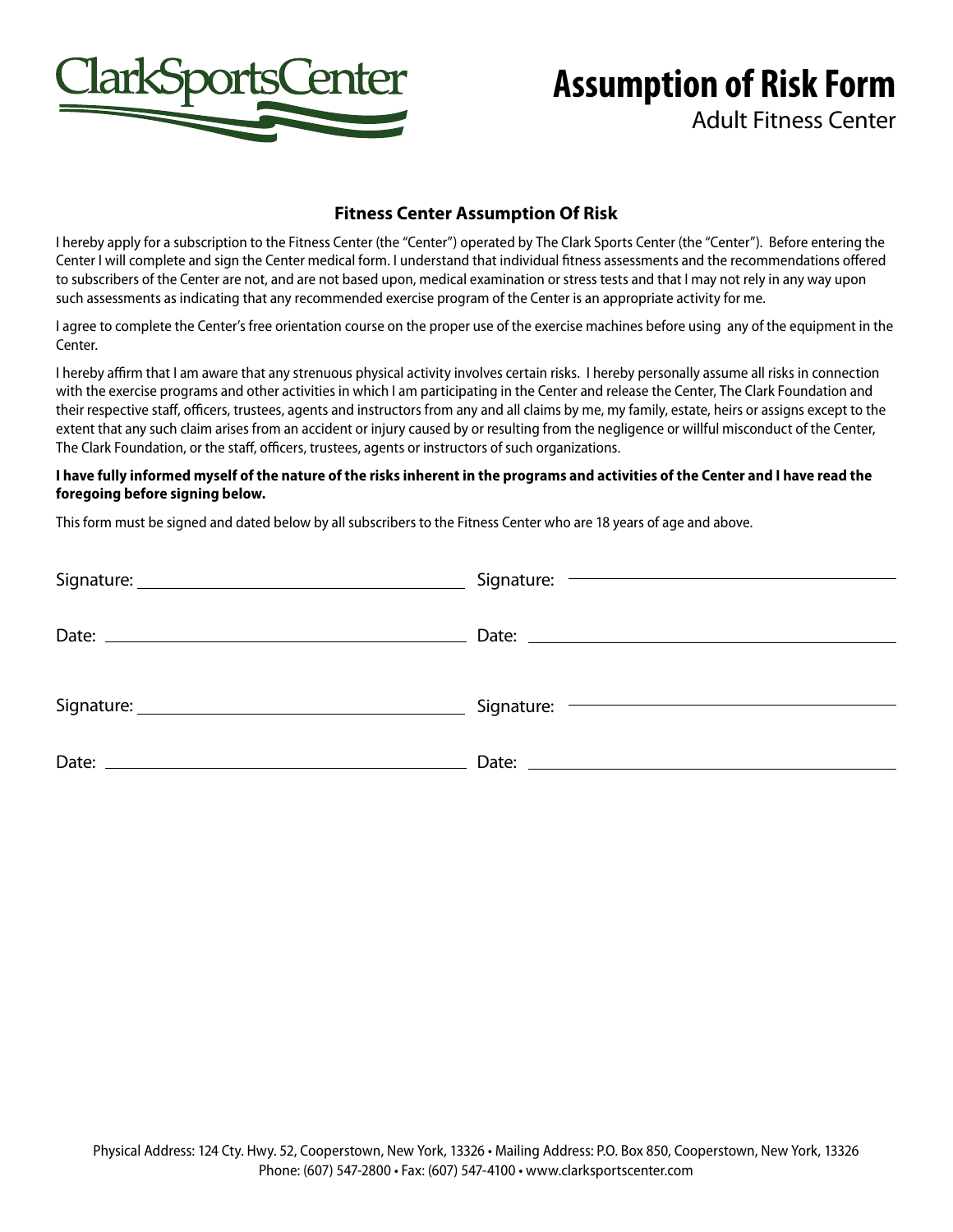

Children under 18 years of age

### **Parent/Guardian Contact Information**

|                                      |       | Date: $\qquad \qquad$ |
|--------------------------------------|-------|-----------------------|
|                                      |       |                       |
|                                      |       |                       |
|                                      |       |                       |
| <b>Emergency Contact Information</b> |       |                       |
| Phone:                               | Name: |                       |

### **Consent with Respect to Minors**

I am applying for a subscription or registration in a Clark Sports Center program on behalf of my children under the age of 18 years, listed below. I have explained to them the nature of the facilities and activities available at and under the sponsorship of the Center and of the inherent dangers of such facilities and activities. On behalf of my children, I agree that neither the Center, nor The Clark Foundation, nor the staff, officers, trustees, agents or instructors of either organization may be held liable in any way for any injury, death or other damage to them or their property arising out of or resulting from their participation in activities at or sponsored by the Center except to the extent that any such claim arises from an accident or injury caused by or resulting from the negligence or willful misconduct of the Center, The Clark Foundation or the staff, officers, trustees, agents or instructors of such organizations and I waive any such claim on their behalf.

Permission is hereby given for any emergency anesthesia, operation, hospitalization or other treatment which might become necessary as a result of my children's participation.

| Names of Clark Sports Center's participants under the age of 18                  | Date Of Birth  |
|----------------------------------------------------------------------------------|----------------|
|                                                                                  |                |
| This consent must be completed, signed, and dated by a parent or legal guardian. |                |
| Check one: Parent                                                                | Legal Guardian |
|                                                                                  |                |

Physical Address: 124 Cty. Hwy. 52, Cooperstown, New York, 13326 • Mailing Address: P.O. Box 850, Cooperstown, New York, 13326 Phone: (607) 547-2800 • Fax: (607) 547-4100 • www.clarksportscenter.com